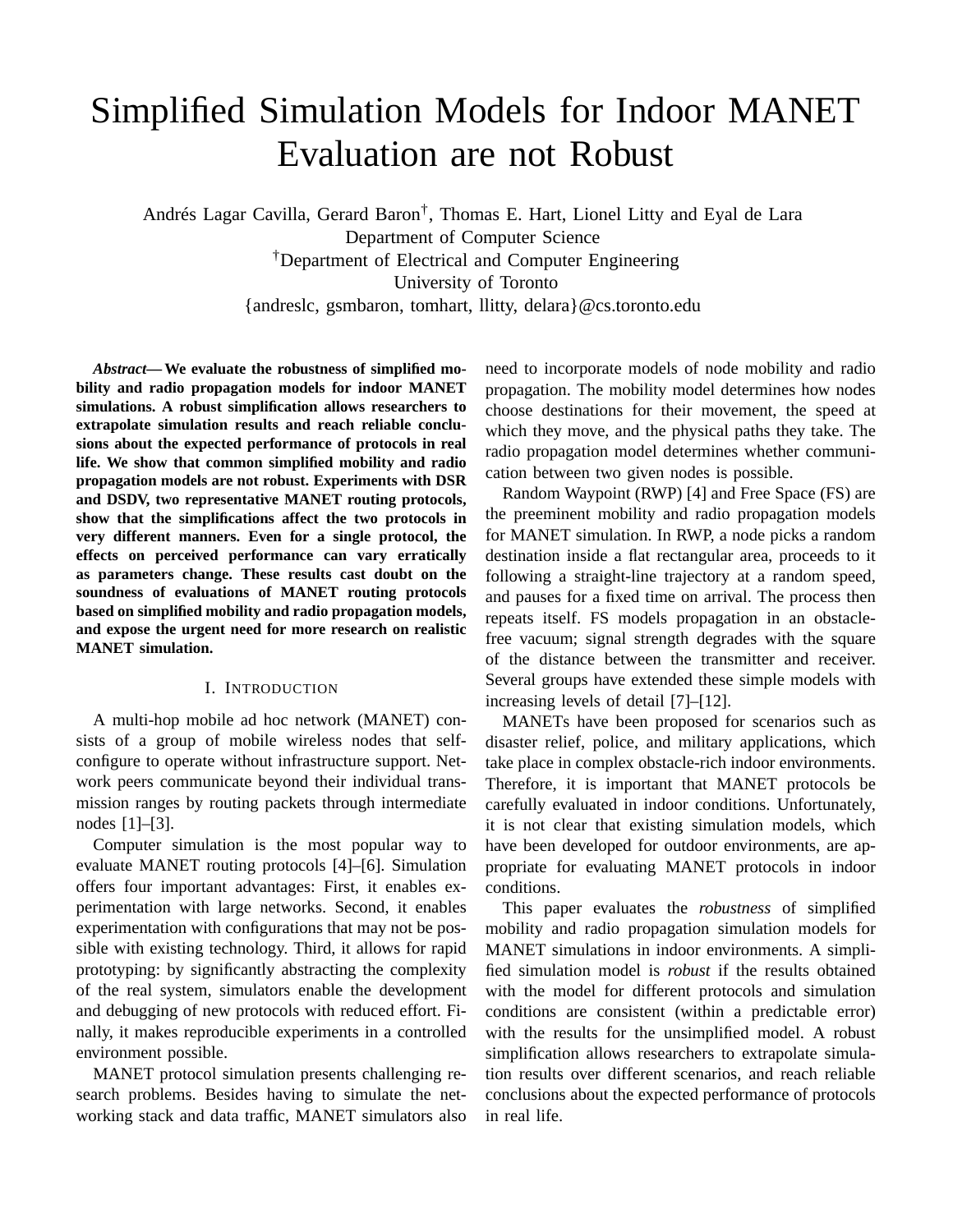To determine the robustness of simplified models for indoor MANET simulation, we first introduce two detailed mobility and radio propagation models that take into account fine-grain obstacles and building materials. We then describe several simplifications to these detailed models that gradually decrease in sophistication. The least detailed models we consider Stragsrepulacements the obstacle-free approaches provided by mains weam FS' simulators (i.e., RWP and FS).

RWP<sup>S</sup> - FS'  $RWP<sub>L</sub> - FS'$ 

Experiments with DSDV [2] and DSR [1], two repre-  $FS'$ sentative MANET routing protocols, show that  $\mathbb{R}$   $\mathbb{R}$ <sup>11</sup> FS' fications to the mobility and radio propagation  $\mathbb{R}^{\mathbb{N}}$   $\mathbb{R}^{\mathbb{N}}$  FS' are not robust, and have instead drastically different effects on the perceived performance of the two routing protocols. Whereas the performance of DSDV is virtually identical for all models, the performance of DSR varies widely between models. Moreover, even within DSR itself, the relative performance under the different models changes erratically as we vary experimental parameters. These findings raise troubling doubts over the soundness of MANET protocol evaluations based on simplified models, and expose the urgent need for more research on realistic MANET simulation models for indoor environments.

This paper makes two contributions: First, it shows that widely used simplified mobility and radio propagation models are not robust. We provide experimental evidence showing that the effects of simplifications of the simulation model are not uniform across protocols and evaluation conditions, leading to wrong conclusions about the performance of MANET protocols. Second, it provides the first evaluation of MANET routing protocols in indoor environments using detailed mobility and radio propagation models that account for fine-grain obstacles and building materials.

The rest of this paper is organized as follows. Section II describes the main characteristics of indoor environments, and presents two detailed mobility and radio propagation models. Section III describes simplifications to the detailed mobility and radio propagation models. Section IV briefly describes DSR and DSDV, two representative MANET protocols that we use in our evaluation. Section V presents our experimental results. Finally, Section VI compares the paper to previous work on mobility and radio propagation models, and Section VII presents our conclusions and discusses avenues for future research.



Fig. 1. Mobility graph superimposed on fbor plan.

## II. INDOOR MANET SIMULATION

MANET simulation in indoor environments presents interesting challenges. Indoor environments tend to be much smaller than the outdoor scenarios traditionally considered in MANET research. Moreover, modern buildings can have irregular shapes and large numbers of obstacles, which affect both node mobility and radio propagation. Finally, buildings typically have multiple floors, which adds a three-dimensional aspect to the simulation.

For example, Figure 1 shows the blueprint of the 3rd floor of the Bahen Centre for Information Technology, an academic research building at the University of Toronto. The building stands on a 113 by 88 meter lot, and provides 5,400 square meters of living space. This area is two orders of magnitude smaller than what is usually considered in MANET simulations [4], [6]. The figure also portrays the irregular layout of this building, but fails to convey a sense of its architectural complexity: cement pillars, steel shafts, brick walls, and the pervasive presence of glass are just some of its relevant characteristics. Finally, movement between floors is possible using elevators and stairs, and given that the environment under consideration is not a ground floor, movement outside the floor plan is – for all practical purposes – impossible.

In the rest of this section, we describe our detailed node mobility and radio propagation models for MANET simulation in obstacle-rich indoor environments. In their current form, these models are limited to single-floor simulations. Extensions to multi-floor simulations are the subject of future work.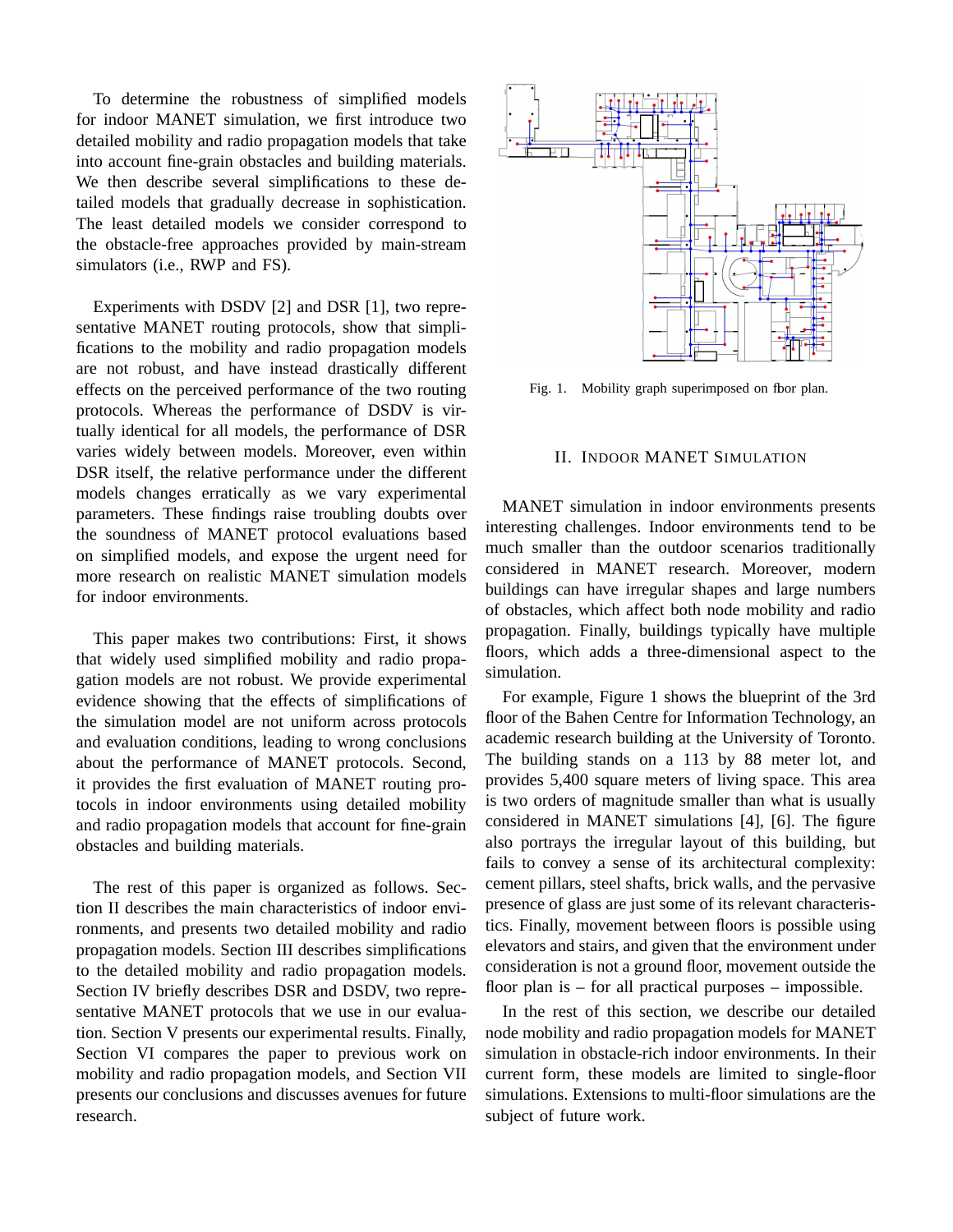## *A. Constrained Mobility*

Constrained Mobility (CM) is a mobility model for obstacle-rich indoor environments. CM uses a *mobility graph* to constrain node mobility according to the obstacles present in the environment. For example, Figure 1 shows a mobility graph superimposed over the floor plan of our building. Vertices represent possible destinations that nodes can visit, and edges correspond to physicallyvalid paths over which nodes can move toward their intended destinations. Movement from one destination to another is accomplished by traversing the edges that constitute the shortest path between the two corresponding vertices. Therefore, nodes move through doors and hallways to reach their destinations, instead of resorting to straight-line trajectories.

At present, we draw the mobility graph on top of the floor plan using a simple graphical editor we developed. We use existing AutoCAD drawings, so this is not a laborious task. Moreover, the mobility graph needs to be built only once for a given floor plan, and is then reused in a large number of simulations. Nevertheless, we plan to explore techniques to automate the generation of mobility graphs.

We follow a simple approach in choosing destinations: we limit the choice of destinations to the set of redcolored vertices in the graph, situated in "interesting" locations such as offices, classrooms and conference rooms. Each node randomly chooses a vertex in this set, and moves toward it at a randomly selected speed. After reaching its destination, the node pauses for a fixed time period before resuming movement.

#### *B. Attenuation Factor*

Attenuation Factor (AF) [13]–[15] is an empirical radio propagation model for indoor environments that deterministically accounts for multiple obstacles. AF assumes a time-invariant (i.e. no fast fading) channel in which a primary ray follows a straight-line trajectory between the transmitter and receiver, and accounts for the majority of the signal strength at the receiver. AF models the attenuation of the transmitter signal strength as a function of the distance that separates the transmitter and receiver, and the effects of walls of different materials along the primary ray path. While AF does not explicitly account for propagation effects like reflection, diffraction and scattering, and only models obstacles after their material types but not their thickness, it has been shown to yield good accuracy and high computational efficiency [13]. To the best of our knowledge, this is the first application of AF to MANET simulation.

The AF model is given by eq. 1, where  $P<sub>o</sub>$  is the power at some nearby reference distance *ro*, *n* is the path loss exponent that determines the rate at which power decreases with distance  $r$ ,  $m_i$  is the number of obstacles of material type *i* along the primary ray path, *PF<sup>i</sup>* is the partition factor loss due to material type *i*, and  $\sigma$  is the number of distinguishable material types.

$$
\bar{P}_{AF}(r) = P_o(r_o) - 10n \log \frac{r}{r_o} - \sum_{i=1}^{6} m_i \cdot PF_i \tag{1}
$$

We obtain the values for  $m_i$  from the floor plan, by counting the number of walls of various material types that intersect the path of the primary ray. The values for  $P$ <sup> $o$ </sup>, *n* and the *PF*<sup>*i*s</sup> are site-specific empirical approximations derived from experimental measurements. We next describe the equipment used and methodology followed to derive these quantities.

*1) Measurement Equipment:* Our experimental equipment consisted of two laptops running Linux with Wireless Extensions [16] enabled. Each had a Lucent Orinoco 802.11b based PCMCIA network interface card configured in ad hoc mode, and attached to a special external omni-directional antenna [17] that provided a gain of 9 dBi. The antennas also provided a horizontallyshallow radiation pattern that minimized the effects of reflection on the floor and ceiling. At 2 Mbps, the Orinoco network interface has a nominal transmit power of 15 dBm, and a receive sensitivity (Bit Error Rate  $< 10^{-5}$ ) of -91 dBm [18]. With a cumulative gain of approximately 17 dB (two 9 dBi antennas minus pigtail losses), the setup was capable of recording receive signal strength values of -108 dBm for equivalent unity gain (0 dBi) antennas.

*2) Site-specific Parameterization:* We recorded over 250 measurements of signal strength over the floor plan illustrated in Figure 1. Each trial involved three steps. First, the two laptops were randomly positioned on different locations corresponding to vertices of the mobility graph. Second, an attempt was made to establish communication between the two laptops. If successful, both laptops were configured to ping each other; otherwise, a new pair of vertices was chosen. Finally, both laptops simultaneously recorded signal strength values over a period of one minute; on average, each made 30 measurements. We set the signal strength to the average of the measurements from both laptops.

Given stationary measurements and the symmetry of our experimental setup, we expected both laptops to record roughly the same signal strength values per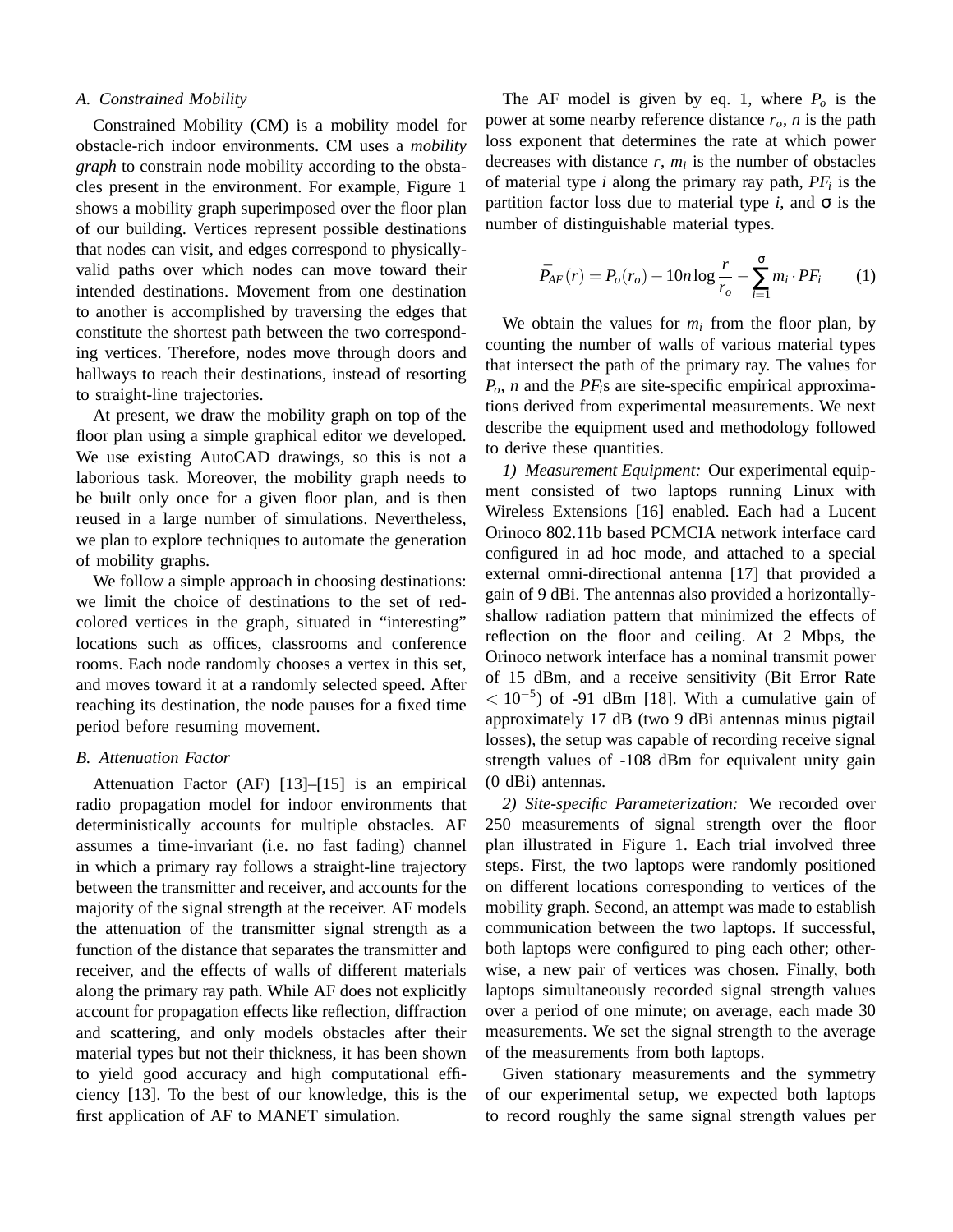

Fig. 2. Signal strength measurements, and AF and PL fits.



Fig. 3. AF generated visualization of signal strength.

trial because of the electromagnetic principle of *reciprocity* [19]. We did not anticipate the large effect the movement of other people would have on the assumption of a time-invariant channel. To achieve reciprocity, measurements had to be taken late at night.

Figure 2 plots the signal strength measurements in decibels (dBm) as a function of distance from the transmitter. To obtain the site-specific values for *Po*, *n* and the *PFi*s we ran a regression test in MATLAB. For each measurement point *k* we provided MATLAB with the signal strength  $\bar{P}_k$ , the distance  $r_k$  from the transmitter, and the number of walls of each type *mik* between the transmitter and the receiver.

We could distinguish seven material types in our AutoCAD floor plan: exterior walls, interior walls, exterior glass, interior glass, steel, concrete, and wood. However, the best fit to the empirical measurements involved only four materials  $(σ=4)$ . The interior walls and wood were combined into one material  $(PF_1 = 2.479 \text{ dB})$ , metal and steel into another ( $PF_2$ =4.7727 dB), interior and exterior glass into a third  $(PF_3=3.11104 \text{ dB})$ ; exterior walls were our fourth material (*PF*<sub>4</sub>=6.50076 dB). The effect of furniture and smaller obstacles was accounted for by *n* and *Po*, which were fit to 1.9665 and -31.4627 dBm, respectively. *r<sup>o</sup>* was nominally set to one meter. The resulting AF parameterization (the red circles in Figure 2) comes within 8.9% of the experimental data. Figure 3 shows an AF-generated visualization of the signal strength of a transmitter placed in the center of the floor plan, and demonstrates the dramatic effect of wall attenuations on signal strength.

In its present state, AF shares many of the simplifying assumptions of other propagation models, such as a twodimensional topology, omni-directional antennas and a time-invariant channel. Overcoming these limitations is a subject for future work.

#### III. SIMPLIFICATIONS

We next consider several simplifications of the node mobility and radio propagation models presented in the previous section. In Section V, we determine the extent to which these simplifications affect the evaluation of MANET protocols in indoor environments.

## *A. Mobility*

The CM model described in Section II-A takes both internal and external walls into account. An initial simplification, *Shell*, discards the internal walls of the building and the mobility graph; instead, nodes select destinations randomly within the area outlined by the external walls of the building, and follow straight-line trajectories to their destinations. Shell thus increases the number of possible destinations, and distributes them uniformly. However, choice of destinations is constrained to locations that will not force nodes to step outside the floor plan perimeter.

Discarding the external walls from the Shell model yields the Random Waypoint (RWP) [4] model. We consider two variants of RWP. In the RWP<sub>S</sub> (*small*), nodes move within a square with 73.5 meter sides; this area is equivalent to that of the Shell and CM models. In RWP<sup>L</sup> (*large*), nodes move in a rectangle of 113 by 88 meters, the area of the lot over which the building stands.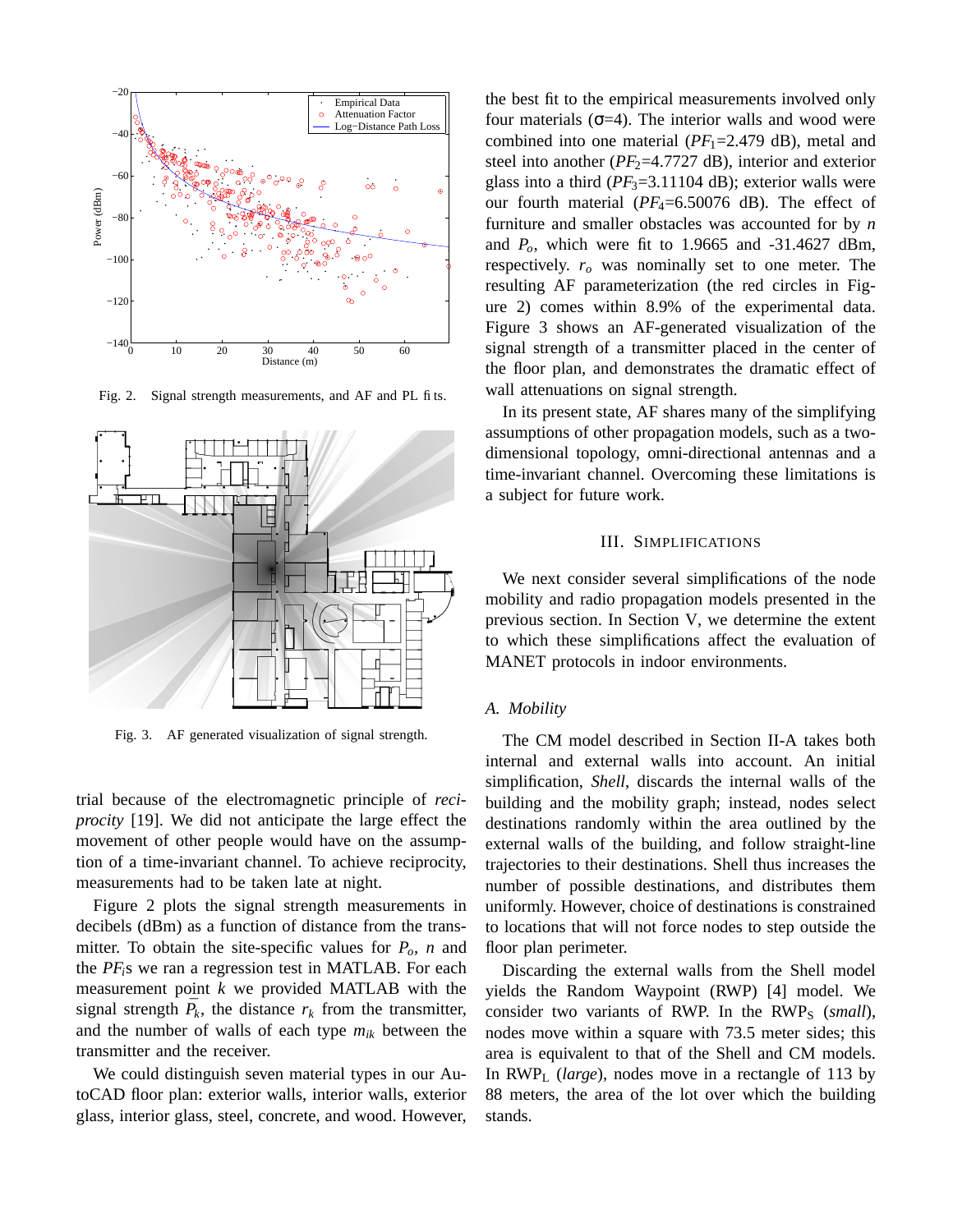## *B. Radio Propagation*

A natural simplification to the AF model is to remove the explicit consideration of obstacles. The Free Space (FS) model usually employed in MANET simulations is an extreme example of this approach which assumes that signals propagate though a vacuum. This is an inappropriate assumption for our indoor environment, as any single node will obtain full radio coverage of the network (default FS radio range is 250 meter). Therefore, to obtain a realistic basis for comparison with AF, we need to scale down the radio range of FS. To do so, we employ the Log-Distance Path Loss (PL) function given by eq. 2. Here we assume an arbitrary homogeneous medium characterized by a path loss exponent *n*. The *P<sup>o</sup>* and *r<sup>o</sup>* components have the same meaning as in eq. 1.

$$
\bar{P}_{PL}(r) = P_o(r_o) - 10n \log \frac{r}{r_o}
$$
 (2)

We used MATLAB to fit the PL equation to the empirical measurements taken in Section II-B.2. The obtained fit ( $n = 4.0602$  and  $P<sub>o</sub> = -19.2464$  dBm, with  $r<sub>o</sub> = 1$  m) is plotted in Figure 2 as a blue solid line; it yields a 14.85% relative error and offers a reasonable set of radio ranges for comparison.

Table I shows a set of AF thresholds and the corresponding down-scaled FS radio ranges. We will refer to this site-specific down-scaled FS model as FS'.

| reshold L<br>ΑF | $-51$ | -61 |                         |       |
|-----------------|-------|-----|-------------------------|-------|
| møe             | 6.05  |     | $10.67$   18.82   33.19 | 58.51 |

TABLE I FS' EFFECTIVE RANGES (M) FOR DIFFERENT AF SENSITIVITY THRESHOLDS (DBM).

## IV. MANET ROUTING PROTOCOLS

MANET routing protocols fall into two broad categories: reactive and proactive. Reactive, or on-demand routing protocols only update routes when packets need to be transmitted along them, while proactive protocols try to keep up-to-date routing tables at all times. We next describe two representative MANET routing protocols: DSR [1] (on-demand) and DSDV [2] (proactive).

## *A. DSR*

The key feature of DSR is the use of *source routing*. Each packet carries in its header the full route to its destination. Intermediate nodes just forward the packet to the next hop in the source route. Routes are kept in a *route cache*. The cache is filled with routes the node discovers on demand, or that it overhears from packets placed in the channel. When a packet needs a route and the cache offers no alternatives, DSR sends a *route request* broadcast message with an empty source route. Upon receipt of a route request, a node attempts to answer it with a cached route, or appends itself to the source route of the request and rebroadcasts it. Eventually the request will reach the destination, and a unicast *route reply* message will be sent using the route constructed by this process – note that many replies with different routes may be generated. Whenever a packet fails to be sent to its next hop, DSR assumes the link is broken, cleanses its cache of routes using the link, and sends a unicast *route error* message to the originator of the packet, who will try to retransmit the packet using another route.

# *B. DSDV*

DSDV is a table-driven proactive routing protocol, that builds on the Bellman-Ford distance-vector routing algorithm. Every node keeps a routing table with entries for all other nodes in the network. A routing entry includes the destination's address, the next hop to the destination, a metric (usually the path length), and a sequence number to indicate the freshness of the information, and to ensure loop-freedom in the formation of routes. Nodes exchange route entries periodically (typically every 15 seconds). A node modifies its routing table when it learns of a fresher route or a current route that is shorter.

## V. EXPERIMENTAL EVALUATION

In this section, we evaluate the robustness of simplifications to the mobility and radio propagation models for indoor MANET simulation. We consider five combinations of the mobility and radio propagation models described in Sections II and III. We evaluate the robustness of Constrained Mobility under site-specific Free Space (CM-FS<sup>'</sup>) as a simplification of Constrained Mobility under Attenuation Factor (CM-AF), and of Shell and Random Waypoint under site-specific Free-Space (Shell-FS' and RWP-FS') as simplifications of CM-FS'. For RWP, we consider both  $RWP_S-FS'$  and  $RWP_L-FS'$ .

## *A. Simulation Environment*

We ran our experiments using the *ns2* [20] network simulator version 2.26, augmented with the CMU wireless extensions [21]. We extended *ns2* with the AF propagation model. Using eq. 1 and the empirical parameters derived in Section II-B, our AF implementation can compute signal strength at the receiver for any pair of nodes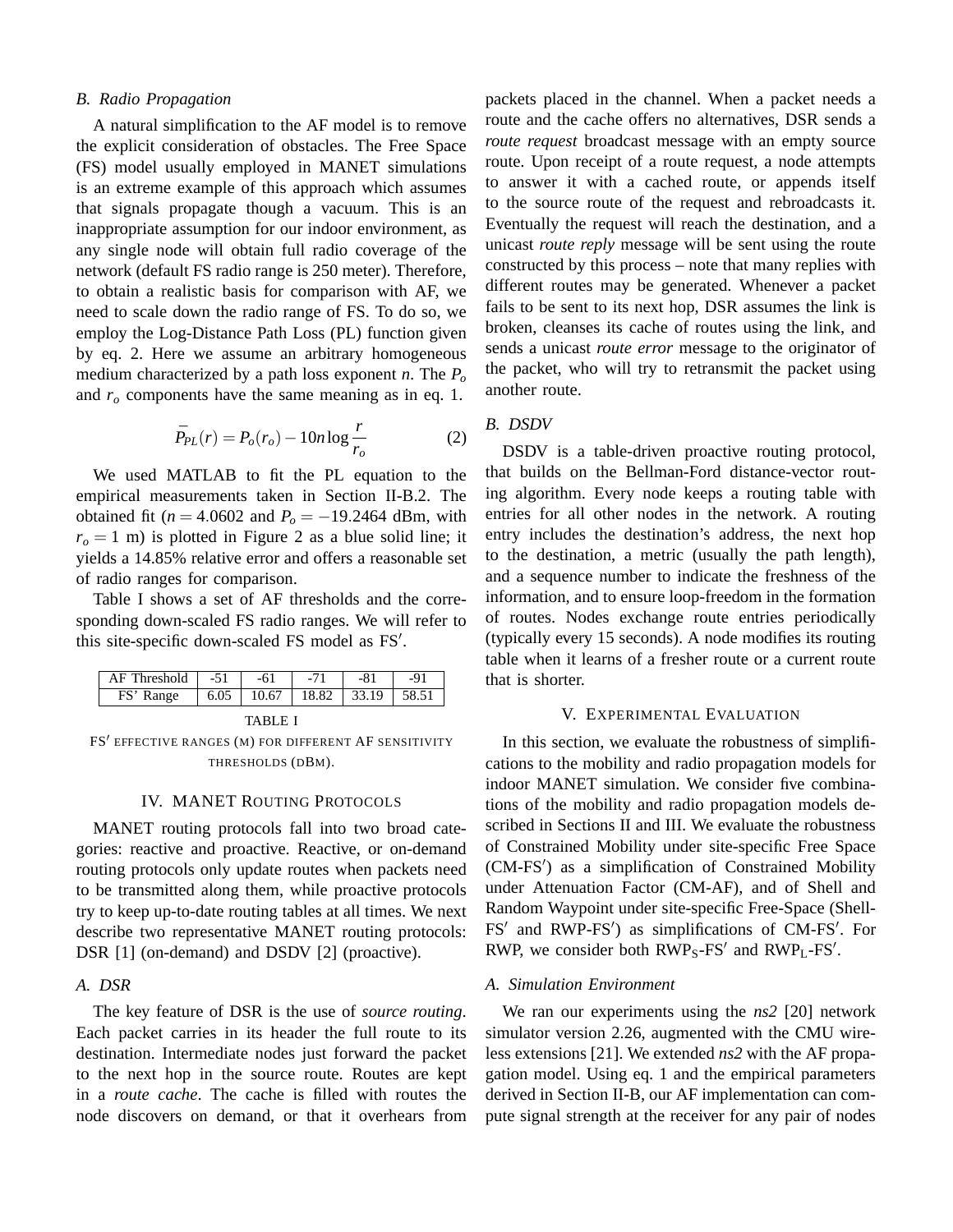arbitrarily positioned inside the modeled floor plan. We determine the number of walls in the primary ray path, and their material types, by computing the intersections between the primary ray and the building's geometry captured in the AutoCAD floor plan. To generate CM and Shell mobility patterns, we developed extensions to the CMU *setdest* program that incorporate the mobility graph and floor plan shape specifications as additional inputs.

We report results for networks of 20, 30, 40, 50 and 60 nodes. All experiments ran for 1200 seconds of simulated time. The channel's capacity and frequency were 2 Mbps and 2.4 GHz, respectively. We used the ns2 implementations of the 802.11 DCF MAC protocol, and DSR and DSDV routing protocols. In all simulations, nodes choose a speed uniformly distributed between 0.5 and 3 m/s, which we regard as the range of human walking speeds in an indoor environment; in particular, we chose a non-zero minimum speed to avoid the average speed decay phenomenon analyzed in [22]. To stress the network, we set the pause time to 0.

We modeled network traffic using Constant Bit Rate (CBR) sources. In each experiment, half the nodes in the network are CBR sources, and each source transmits 64 byte packets at a rate of 4 per second. We experimented with other sending rates, packet sizes and number of sources. We omit those results, as they show similar trends.

We experimented with a variety of sensitivity thresholds for the AF model, ranging from the default -91 dBm up to -51 dBm, with a step of 10 dBm. Based on the mappings from Table I, we experimented with FS' effective ranges between 5 and 60 meters. All the results presented are averages of five runs over different randomly generated mobility patterns. No significant variance was observed among different runs for the same scenario; standard deviation values were consistently smaller than 10% of the corresponding average.

## *B. Experimental Results*

We evaluate the robustness of simplifications of the mobility and radio propagation models by comparing the Packet Delivery Rate (PDR) of the protocols under consideration. Figures 4 and 5 show the PDR for networks of 30, 40 and 50 nodes for DSDV and DSR, respectively. The results for networks of 20 and 60 nodes are not shown for space considerations. The results for 20 nodes are virtually identical to the 30 node graph for both protocols. In the 60 nodes network, congestion effects dominate the DSR simulation and packet delivery rate for all models drops below 30%. The DSDV graph for 60 nodes is similar to the 50 nodes graph.

A comparison of Figures 4 and 5 provides a first indication that simplifications of the mobility and radio propagation models may not be robust; the effects of the simplifications on performance are not uniform across the two protocols. Successive simplifications do not alter the perceived performance of DSDV, but the performance of DSR changes dramatically across models. This indicates that conclusions reached about the relevance of detail in the evaluation of one MANET protocol may not carry over between protocols. Assuming otherwise will likely produce misleading results.

For example, assume that based on the DSDV results we were to (wrongly) conclude that  $RWP_L-FS'$ , a simple model which assumes no obstacles for mobility or radio propagation, is a good approximation for the more complex CM-AF. The similar performance curves of both models, and the fact that the results obtained with RWPL-FS' are within a bounded and consistent error from the results of the sophisticated model, would seem to bolster this assertion. Unfortunately, if we evaluated DSR using  $RWP<sub>L</sub> - FS'$ , we would reach the erroneous conclusion that DSR outperforms DSDV in this environment. Note that the exact opposite occurs with the more detailed model.

Figure 5 provides further evidence that simplified models are not robust; the relationship between the observed performance of DSR under different models changes dramatically as we increase the number of nodes. For example, CM-FS' outperforms RWP<sub>L</sub>-FS' for 30 nodes, but the opposite is true for 50 nodes. The implication is that observations about the relevance of detail do not necessarily carry over even within the evaluation of the same protocol as we change the experimental parameters.

For example, assume that based on the DSR results for the 30 nodes network (Figure  $5(a)$ ), we were to (wrongly) conclude that  $RWP_L$ -FS' is a good approximation of CM-FS'. Further assume that we are evaluating an energy-aware routing protocol that increases battery life by reducing transmitter power at all nodes to the same lower level. Evaluation of this optimization under RWPL- $FS'$  would lead us to the (false) conclusion that for the 50 nodes network an effective transmission range of 45 meters (roughly -85dBm in our environment) achieves a delivery rate close to 100%. In contrast, experiments with CM-FS' show that at this transmission range, delivery rate is closer to 50% (Figure 5 $(c)$ ); therefore, the power adaptation policy would not be effective for this network.

Based on the DSR results we make the following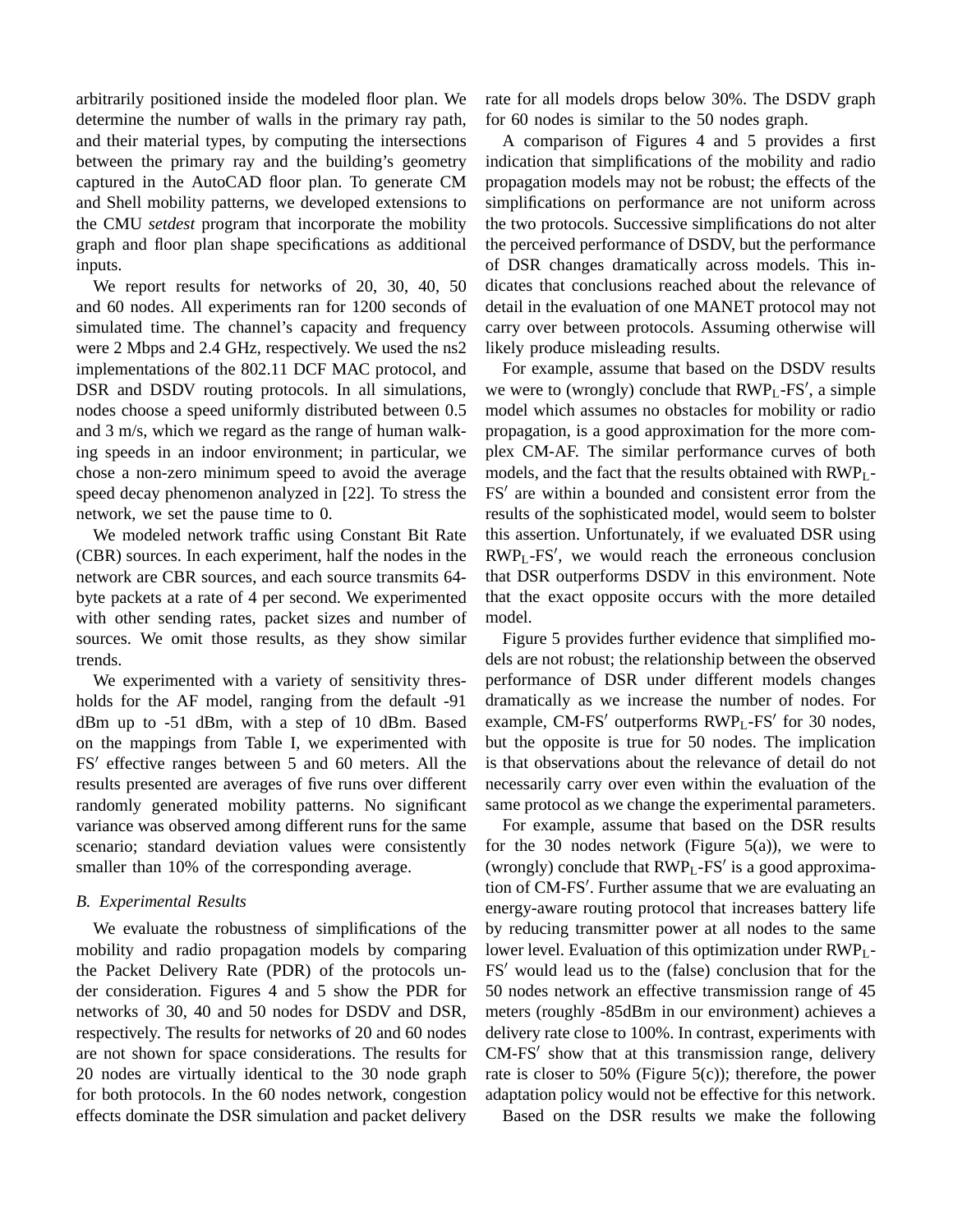

Fig. 5. DSR packet delivery rate.

three observations: (i) there is a drastic difference in the performance of DSR between CM-AF and CM-FS', a strong indication that the sophistication of the radio propagation model can affect the results of the evaluation; (ii) there are important differences in the delivery rate of DSR under CM-FS' and Shell-FS', which indicates that internal walls even when they only limit mobility (and do not affect radio propagation) can affect significantly the results of the evaluation; and (iii) it appears that for DSR, at least under our simulation conditions, Shell-FS' and  $RWP_S-FS'$  are equivalent, and that therefore external walls have much less of an effect on the simulation results than the internal walls. The fact that interior walls turned out to be relevant, whereas exterior walls did not, proved contrary to our initial expectations and is further evidence of the difficulty of foreseeing the effects of simplifications on the evaluation of MANET protocols.

#### *C. Performance Breakdown*

The difference in the performance of DSDV and DSR can be traced to the protocols routing overhead under the various mobility and radio propagation models. Figures  $6(a)$  and  $6(b)$  show the normalized routing load – the fraction of routing packets transmitted per applicationlayer delivered packet – of DSDV and DSR for networks of different numbers of nodes, with a  $FS'$  transmission range of 35 meters and an AF sensitivity threshold of -81 dBm. For DSR there is a large difference in routing overhead between the models, with a significant increase in overhead as the network grows in size (notice the logarithmic scale used in the graph). In contrast, for DSDV there is little variation between the models, and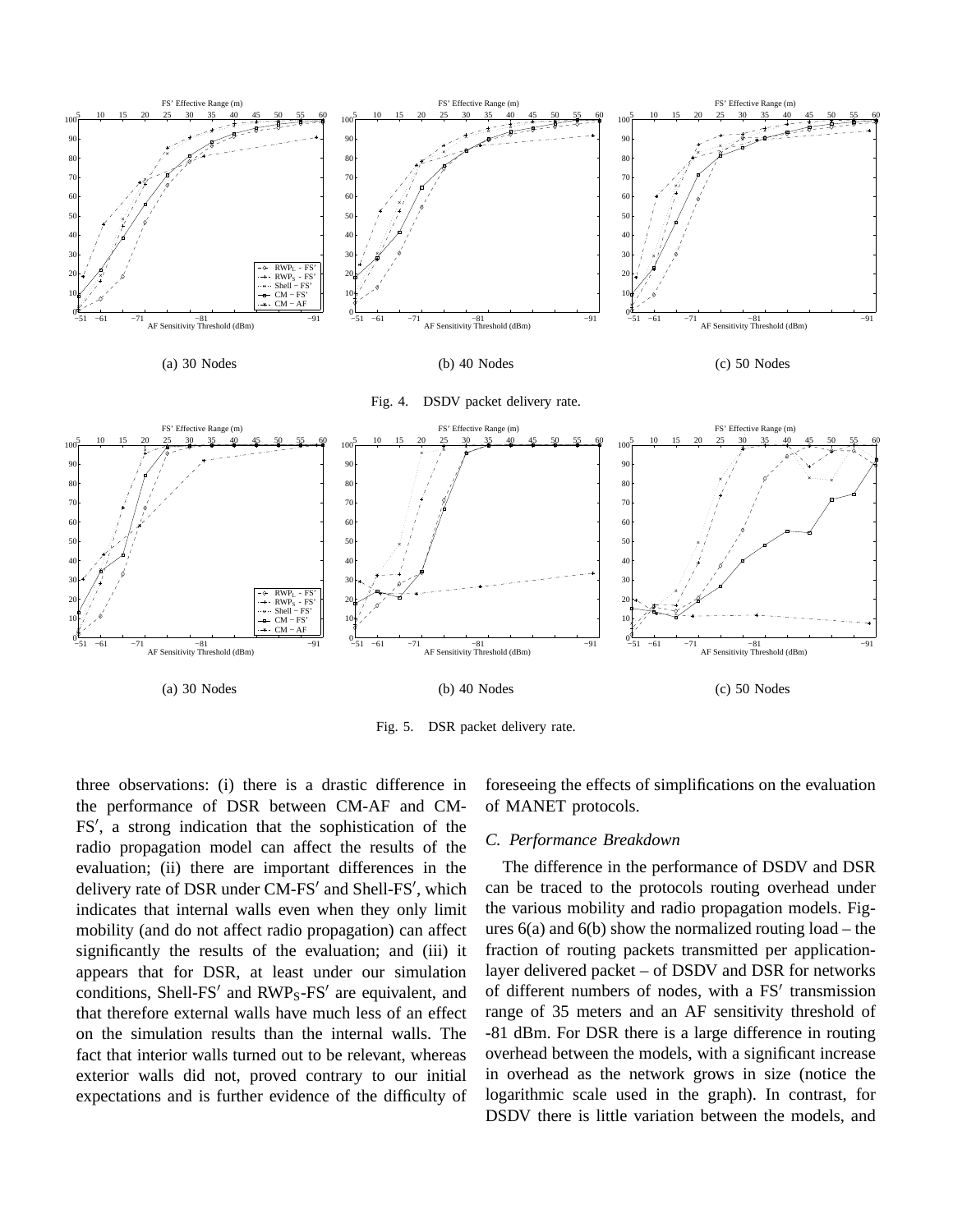the overhead increases modestly with the number of nodes.

To understand the differences in routing overhead, we look at the effect the models have on the network topology. Figures 7(a) and 7(b) show the normalized neighbor density and the normalized link changes count for a network of 40 nodes, respectively. Neighbor density measures the average number of nodes within transmission range from each other. We normalize this quantity by *n*−1, where *n* is the number of nodes in the network. The link changes count is a measure of the average number of connectivity changes between each node pair over the length of the simulation. We normalize this quantity by the total number of links  $(n * (n - 1)/2)$ . Because of normalization, the figures for networks of 20, 30, 50, and 60 nodes are very similar and are therefore not shown. Note that both of these topology metrics are independent of the routing protocol.

The neighbor densities of  $CM-AF$  and  $CM-FS'$  differ significantly. The neighbor density vales of CM-FS' are initially lower than those reported for CM-AF. When no obstacles block the primary ray between transmitter and receiver, AF propagation can actually reach farther in obstacle-free areas such as hallways and large conference rooms. For ranges greater than 25 meters, the situation reverses as the effects of transmission through multiple walls become the limiting factor in AF propagation. While FS' coverage is effectively a disk, the attenuations induced by multiple obstacles in AF propagation render a non-circular coverage zone, as Figure 3 shows. Thus, for the upper band of sensitivity thresholds, individual nodes in FS' reach an almost complete network coverage (90%), but coverage of the network with AF propagation is restricted to 62%. The lower neighbor density of CM-AF results in fewer single-hop and longer multihop routes between communicating nodes, potentially degrading the routing performance.

Perhaps not surprising, CM-FS', Shell-FS' and RWP<sub>S</sub>- $FS'$  have similar neighbor densities. This result seems to suggest that under FS', at least in our environment, neighbor density is mostly dependent on the effective movement area, as opposed to the specific paths taken by nodes.  $RWP<sub>L</sub>-FS'$  models a larger space and consequently has lower neighbor density.

Figure 7(b) is much more informative. It shows that there is a very large difference in the number of link changes between CM-AF and CM-FS' (note the logarithmic scale). In CM-AF, the radio connectivity between two nodes suffers abrupt changes as nodes move behind obstacles, resulting in numerous short disconnections. In

contrast, with CM-FS' connectivity degrades slowly and smoothly as nodes move away. Albeit smaller, there is a significant difference in link changes between CM-FS<sup>'</sup> and the other FS' models. In CM-FS' nodes move away from one another much more quickly by traversing graph edges – walking through hallways – in opposite directions; this in turn causes a higher rate of link changes.

DSR is seriously affected by the much higher rate of link changes in CM-AF and CM-FS'. The protocol reacts by purging from the cache all routes involving the broken link, even if the link breakage is short-lived. Route error messages are generated, and packets are either salvaged with cached routes – probably stale due to the high number of link breakages –, or a new route discovery cycle is triggered. In either case, the network is clogged by the additional traffic, leading to a congestion breakdown. Beyond diminishing the availability of the shared channel, congestion misleads DSR into believing that links have been broken, when communication has actually been prevented by collisions and interference. As the number of nodes in the network increases, the higher number of link changes and neighboring nodes exacerbate the congestion effect. This situation is particularly acute in CM-AF, due to the frequent short disconnections previously discussed.

DSDV, on the other hand, reacts in a very controlled and regular manner to events such as link breakages or congestion. For instance, a link is diagnosed as broken only after three periodic updates from the corresponding node have not been received, and several timing constraints prevent unrestricted propagation of updates. Therefore the protocol's simulated performance is mostly immune to the problems that negatively affect DSR.

# *D. Discussion*

While the CM-AF model is significantly more detailed than the simple models used in mainstream simulators  $(i.e., RWP<sub>L</sub>-FS'),$  the model makes several simplifying assumptions, such as not modeling multiple floors, or assuming a time-invariant channel with no small scale fading. Therefore, the robustness of CM-AF as a simplification of real-life conditions is not guaranteed.

In this light, one should be careful not to view the results we present for DSDV and DSR as *realistic* predictors of the expected protocol performance in reallife indoor environments. Instead, in this paper we consider the CM-AF results only as a benchmark against which to compare the simplified models. Given that the simplified models are not robust simplifications of CM-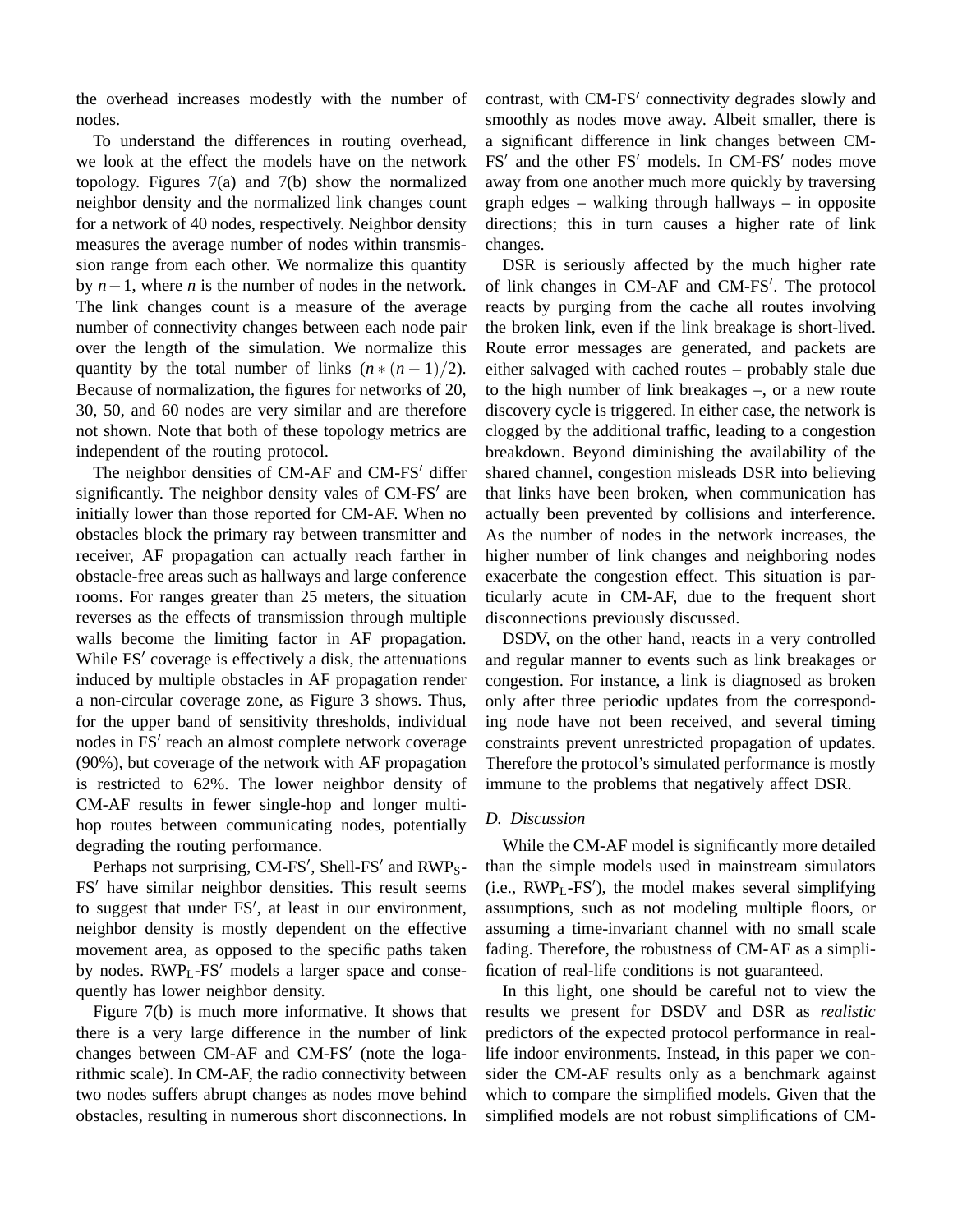

Fig. 6. Routing overhead. FS' transmission range is 35m, AF sensitivity threshold is -91 dBm.



Fig. 7. Topology Metrics.

AF in our environment, we hypothesize that it is very unlikely that they are robust simplifications of real-world environments.

# VI. RELATED WORK

Related work in improved mobility modeling falls under three areas: behavioral modeling, and outdoor and indoor simulation models. Research into more realistic radio propagation models is also very relevant to our work.

The RWP model and its properties have been subject to extensive research [22], [23]. Betstetter [23] and Camp et al. [8] review several variations of RWP that increase realism by applying statistical distributions to the choice of node destinations and speed. Camp et al. [8] also reviews models of group behavior, where nodes are distributed around reference points. GEMM [9] provides a set of constructs for designing behavioral models. Research on the behavioral aspects of node mobility is complementary to the work we have presented in this paper.

Several models simulate outdoor movement along grids or graphs. The City Section Mobility Model [8] uses a grid to model vehicle movement on city streets in a coarse-grained manner. The Obstacle Mobility Model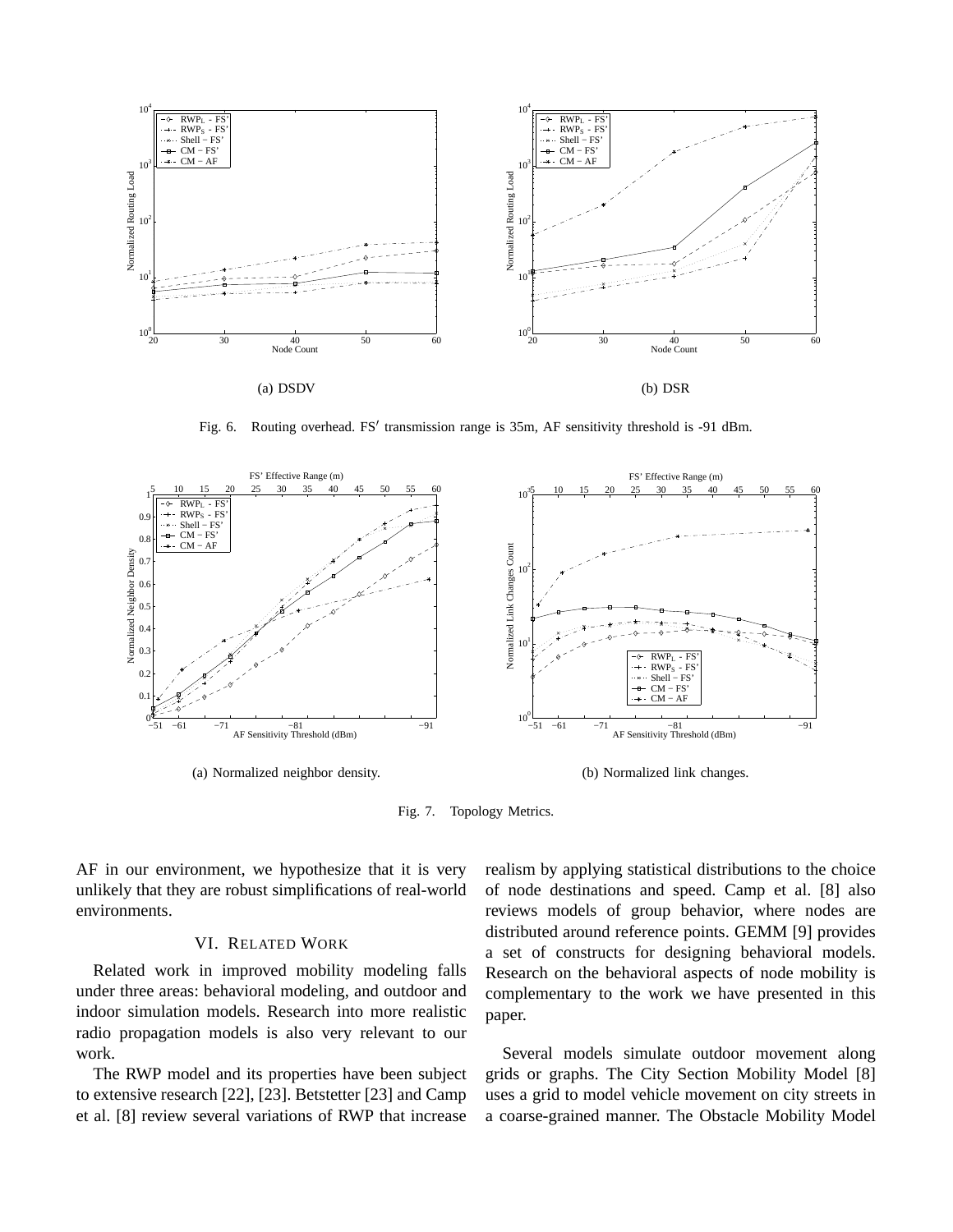(OM) [10] uses automatically-generated Voronoi graphs to model building-to-building movement in a campus. Tian et al. [11] restrict movement to an arbitrary userdefined graph over a large outdoor environment. Jetcheva et al. [24] use actual traces of city buses to model vehicular movement over a major city.

There is little previous work on indoor MANET simulation. Johansson et al. [5] consider conference, event coverage, and disaster area scenarios with a few simple obstacles. CAD-HOC [25] is a tool for designing indoor mobility patterns. CM improves over these efforts by modeling fine-grain obstacles and significantly more complex indoor environments.

Several groups have explored the use of various radio propagation models for MANET protocol simulation. ns2 [20] comes bundled with the Two-Ray Ground and Shadowing models. The former is a variation of the FS propagation model that considers a second ray reflecting off the ground for long distances. The latter augments FS propagation with a probabilistic fluctuation. Jardosh et al. [10], experimented with the Line-of-Sight (LOS) model, where Two-Ray propagation is preempted if an obstacle blocks the primary ray between transmitter and receiver. We experimented with LOS in conjunction with CM, and found it is too coarse-grained to produce any useful results: node communication was mostly preempted, unless an intermediate node was conveniently placed at a hallway intersection. We omit these results for space considerations. Dricot et al. [12] have attempted Ray-Tracing, but have been limited to very small floor plans due to its high computational cost. Finally, a simpler variant of the AF model has been implemented in RADAR [15], but for the purposes of location tracking. has not been previously used in MANET simulations.

In contrast to these deterministic models, probabilistic propagation models use stochastic methods to reproduce the variations in signal strength induced by obstacles. SIRCIM [13] is a typical example, simulating both large scale and small scale fading at the MAC and physical layers. Takai et al. [26] also use probabilistic Ricean and Rayleigh distributions for modeling small scale fading.

Studies on simplified simulation models have focused on the limitations of either the mobility or propagation model individually [7], [26], [27]. To the best of our knowledge, we are the first group to consider detailed propagation and mobility models in conjunction, and to identify and evaluate the robustness of simplified models in complex indoor environments.

## VII. CONCLUSIONS AND FUTURE WORK

We addressed the robustness of simplifications of the mobility and radio propagation models for indoor simulation of MANET routing protocols. A simplification of a mobility or radio propagation model is robust if the results obtained with the simplification for different protocols and simulation conditions are within a predictable error of the expected result for the unsimplified model. Robust simplifications allow researchers to extrapolate simulation results and reach reliable conclusions.

Experimental results showed that simplifications of the mobility or radio propagation model are not robust (at least) for indoor environments. The simplifications we considered had drastically different effects on the perceived performance of the two protocols we evaluated. Even for the same protocol, the effects on perceived performance varied erratically for different simulation configurations.

These results cast serious doubt on the validity of simulation-based MANET evaluations using simplified models. Even if a simplified model appears to be a good approximation for evaluating a specific MANET protocol, there are no assurances that the model will be valid for other routing protocols, or even the same protocol under different experimental conditions. This troubling conclusion is a compelling indication of the importance of further research on the development and validation of realistic models for indoor MANET simulation.

In the future, we will extend our evaluation to other buildings, and will experiment with mobility and radio propagation models that extend to multiple floors and take into consideration smaller obstacles such as furniture. We also intend to explore the effect of different movement patterns where destinations are not chosen randomly. In the long run, we want to relax the assumption of a time-invariant radio channel and model the effect of human activity, which our empirical measurements showed to be significant.

## **ACKNOWLEDGMENT**

We would like to thank Angela Demke, Baochun Li, Ben Liang, Peter Marbach, the students of the systems group, and the anonymous reviewers for their helpful suggestions. We would also like to thank Parham Aarabi for providing access to the computing cluster where we ran our simulations. This research was partially funded by the NSERC Discovery Grant 261545-03. Andrés Lagar Cavilla is partially funded by a Wolfond Scholarship.